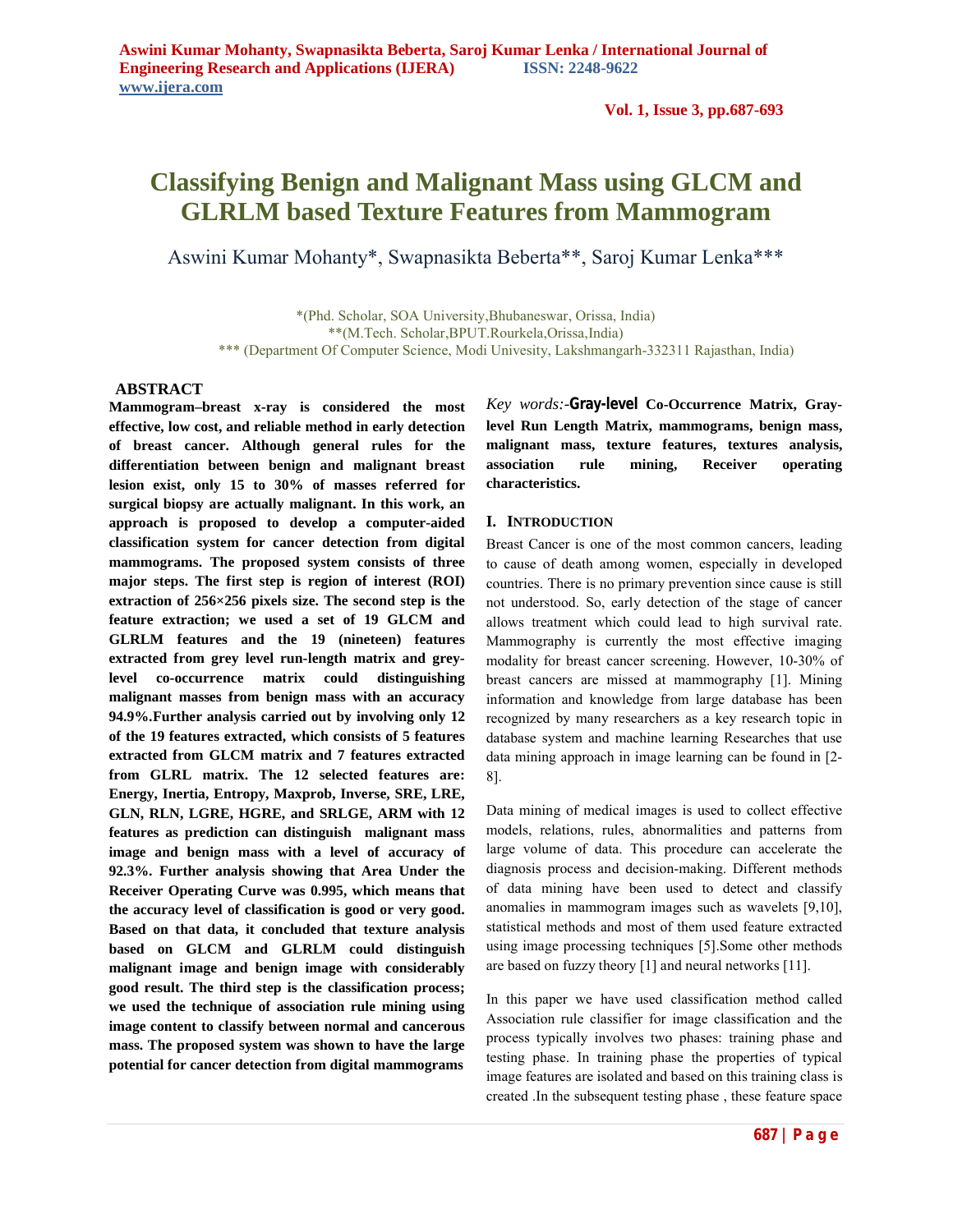# **Vol. 1, Issue 3, pp.687-693**

partitions are used to classify the image. We have used ARM method [12,13] by extracting low level image features for classification. The merits of this method are effective feature extraction, selection and efficient classification. The rest of the paper is organized as follows. Section 2 presents the material and methods, preprocessing, feature extraction and section 3 presents the classification phase. Section 4 discusses the result and section 5 discusses the conclusion.

# **II. MATERIALS AND METHOD**

This study is done through two main phases; the learning phase and the testing phase. Through the learning phase, the system how to differentiate between normal and cancerous cases is learned by using normal and cancerous images. In the testing phase, the performance of the system is test by entering a test image to compute the correctness degree of the system decision.

### **2.1 MAMMOGRAM DATABASE**

The mammogram images used in this paper are provided by the University of South Florida, the digital database for screening mammography (DDSM) [14]. The dataset consists of digitized mammogram images, composed of both oblique and cranio-caudal views. Each mammogram shows one or more tumor mass marked by expert radiologists. The position of individual masses is marked. The location of the abnormalities in form of its boundary provided as chain code where the first two values are the starting column and row of the lesion boundary while other numbers correspond to a specific direction on the X and Y coordinates. The images are digitized from films using the Lumysis scanner with 12 bits depth Maintaining the Integrity of the Specifications

# **2.2. PRE-PROCESSING**

The mammogram image for this study is taken from Mammography Image Analysis Society (MIAS), which is an UK research group organization related to the Breast cancer investigation. As mammograms are difficult to interpret, preprocessing is necessary to improve the quality of image and make the feature extraction phase as an easier and reliable one [15]. The calcification cluster/tumor is surrounded by breast tissue that masks the calcifications preventing accurate detection and shown in Figures.1 .A pre-processing; usually noise-reducing step is applied to improve image and calcification contrast.

In this work an efficient filter referred to as the low pass filter, was applied to the image that maintained calcifications while suppressing unimportant image features.

Figures 2 shows representative output image of the filter for a image cluster in figure 1. By comparing the two images, we observe background mammography structures are removed while calcifications are preserved. This simplifies the further tumor detection step.





processing

# **2.3. SELECTION OF ROI**

Using the contour supplied by the DDSM for each mammogram [16-19], the ROI of size  $50 \times 50$  pixels is extracted with mass centered in the window, and divided into two sets: the learning set and the testing set. The learning set is composed of 88 cancerous images and 88 normal images while the testing set contained 23 malignant images and 55 benign images. The benign images are taken from the same image that has malignant regions

# **2.4. FEATURE EXTRACTION**

A typical mammogram contains a vast amount of heterogeneous information that depicts different tissues, vessels, ducts, chest skin, breast edge, the film, and the Xray machine characteristics. In order to build a robust diagnostic system towards correctly classifying normal and abnormal regions of mammograms [20], we have to present all the available information that exists in mammograms to the diagnostic system so that it can easily discriminate between the normal and the abnormal tissue. However, the use of all the heterogeneous information, results to high dimensioned feature vectors that degrade the diagnostic accuracy of the utilized systems significantly as well as increase their computational complexity. Therefore, reliable feature vectors should be considered that reduce the amount of irrelevant information thus producing robust Mammographic descriptors of compact size. In our approach, we examined a set of 19 features were applied to the ROI using a window of size 50 pixels with 50 pixels shift, i.e. no overlap.

The features extracted in this study divided into two categories: grey-level co-occurrence matrix (GLCM) and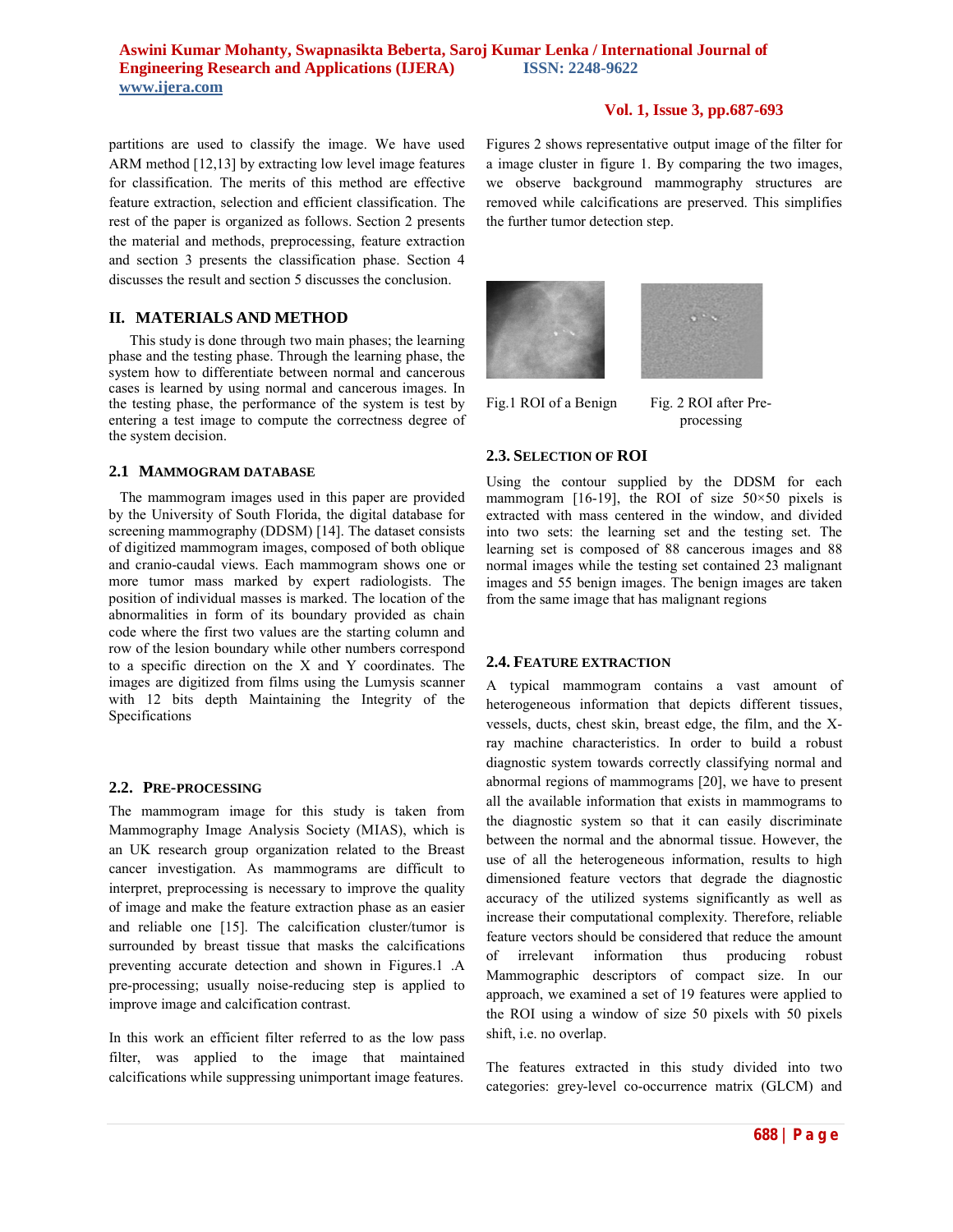### **Vol. 1, Issue 3, pp.687-693**

the other extraction is based on grey-level run-length matrix (GLRLM)[21-25].

### **2.5. GREY-LEVEL CO-OCCURRENCE MATRIX**

In a statistical texture analysis, texture features were computed on the basis of statistical distribution of pixel intensity at a given position relative to others in a matrix of pixel representing image. Depending on the number of pixels or dots in each combination, we have the first-order statistics, second-order statistics or higher-order statistics. Feature extraction based on grey-level co-occurrence matrix (GLCM) is the second-order statistics that can be use to analysing image as a texture (Albregtsen, 1995:1). GLCM (also called gray tone spatial dependency matrix) is a tabulation of the frequencies or how often a combination of pixel brightness values in an image occurs (Hall-Beyer, 2005).

The figure below represents the formation of the GLCM of the grey-level (4 levels) image at the distance  $d = 1$  and the direction of 0°.



Fig 3 a. Example of an image with 4 grey level image b. GLCM for distance 1 and direction 0°.

Figure 1.a. is an example matrix of pixels intensity representing image with 4 (four) levels of grey. Note the intensity level intensity level 0 and 1 are marked with a thin box. The thin box representing pixel-intensity 0 with pixel intensity 1 as its neighbour (in the horizontal direction or the direction of 0 º). There are two occurrences of such pixels. Therefore, the GLCM matrix formed (Fig. 1.b.) with value 2 in row 0, column 1. In the same way, GLCM matrix row-0 column 0 is also given a value of 2, because there are two occurrences in which pixels with value 0 has pixels 0 as its neighbour (horizontal direction). As a result, the pixels matrix representing in Figure 1.a. can be transformed into GLCM as Figure 1.b.

In addition to the horizontal direction  $(0, \degree)$ , GLCM can also be formed for the direction of 45 º, 90 º and 135 º as shown in Figure 2 below.



Fig 4 Direction of GLCM generation. From the center  $(\circledast)$ to the pixel 1 representing direction =  $0^{\circ}$  with distance d = 1, to the pixel 2 direction =  $45^{\circ}$  with distance  $d = 1$ , to the pixel 3 direction =  $90^{\circ}$  with distance d = 1, and to the pixel 4 direction =  $135^{\circ}$  with distance  $d = 1$ 

Haralick and his colleagues (1973: 613) extracting 14 features from the co-occurrence matrix, although in many applications only 8 (eight) features that are widely used, that is: Energy, Entropy, Max Probability, Inverse Diff. Moment, contrast, homogeneity, Inertia, and Correlation.

Although co-occurrence matrices capture the texture properties, it never directly used as a tool for analysis, such as comparing the two textures. The matrix of data must be extracted again to get the numbers that can be used to classify the texture. Haralick(1973) proposed 14 measures (or features), but Connors and Harlow in their study proposed, only 5 of 14 Haralick's features which are commonly used. These five features are: energy, entropy, correlation, homogeneity, and inertia (Kulak, 2002:62).

#### **2.6. GRAY-LEVEL RUN-LENGTH MATRIX**

Grey-level run-length matrix (GLRLM) is a matrix from which the texture features can be extracted for texture analysis. Texture is understood as a pattern of grey intensity pixel in a particular direction from the reference pixels. Run length is the number of adjacent pixels that have the same grey intensity in a particular direction. Gray-level run-length matrix is a two-dimensional matrix where each element  $P(i, j | \theta)$  is the number of elements j with the intensity i, in the direction  $\Box$ . For example, Figure 1 below shows a matrix of size 4x4 pixel image with 4 gray levels.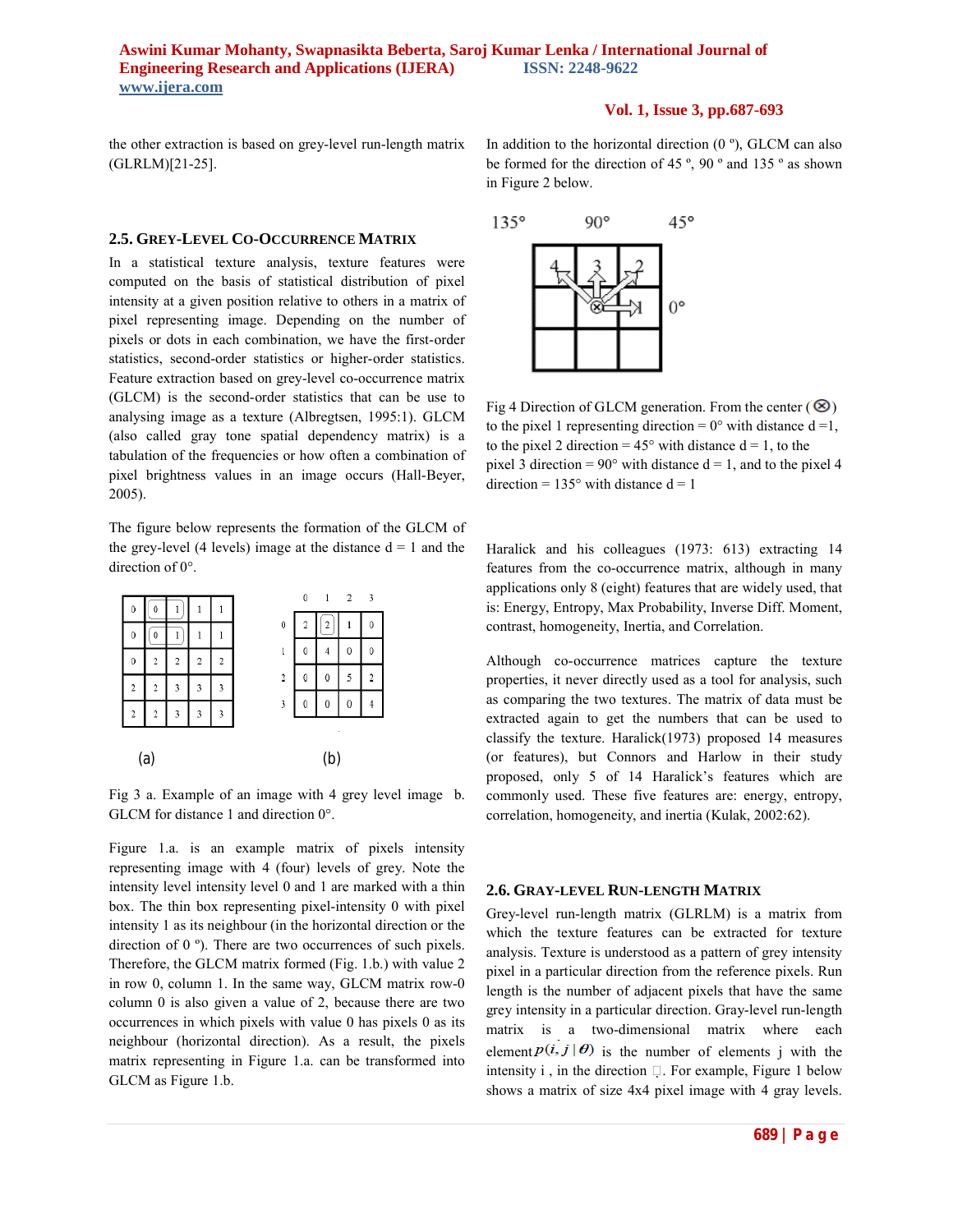**Vol. 1, Issue 3, pp.687-693**

Figure 3 is a representation matrix GLRL (grey-level runlength) in the direction of  $0^{\circ}$  [ $P(i, j | \theta = 0^{\circ})$ ]

|   | 4 | 4 |
|---|---|---|
| 2 | 7 |   |
|   |   |   |

| Gray Level | Run Length (j) |  |  |  |
|------------|----------------|--|--|--|
|            |                |  |  |  |
|            |                |  |  |  |
|            |                |  |  |  |
|            |                |  |  |  |
|            |                |  |  |  |

Fig5MatrixofImage 4X4 pixels Fig 6 GLRL Matrix

In addition to the 0º direction, GLRL matrix can also be formed in the other direction, i.e. 45º, 90º or 135º



Fig 7 Run Direction

Some texture features can be extracted from the GLRL matrix. Galloway (Tang, 1998:1602-1609) suggests 5 texture features based on this GLRL matrix, namely: Shot Runs Emphasis (SRE), Long Runs Emphasis (LRE), Gray Level Non-uniformity (GLN), Run Length Non-uniformity (RLN), and Run Percentage (RP). Based on the observations that most of the features is only a function of  $P_r(J)$ , regardless of the grey level information contained  $\sin P_{\sigma}$ <sup>(i)</sup>, Chu et al (1990:415-420) adds 2 more features called Low Gray Level Run Emphasis (LGRE) and High Gray Level Run Emphasis (HGRE). This feature uses grey level of pixels in sequence and is intended to distinguish the texture that has the same value of SRE and LRE but have differences in the distribution of gray levels. asarathy and Holder (Tang, 1998:1602-1609) added 4 more features extracted from the matrix GLRL, namely: Short Run Low Gray-Level Emphasis (SRLGE), Short Run High Gray Level Emphasis (SRHGE), Long Run Low Gray Level Emphasis (LRLGE), and Long Run High Gray Level Emphasis (LRHGE).

### **III. CLASSIFICATION**

# **3.1 PREPARATION DATABASE**

The extracted features are organized in a database in the form of transactions [27], which in turn constitute the input for deriving association rules. The transactions are of the form [Image ID, F1; F2; :::; F9] where F1:::F9 are 9features extracted for a given image.

#### **3.2. ASSOTIATION RULE MINING**

Discovering frequent item sets is the key process in association rule mining. In order to perform data mining association rule algorithm, numerical attributes should be discretized first, i.e. continuous attribute values should be divided into multiple segments. Traditional association rule algorithms adopt an iterative method to discovery, which requires very large calculations and a complicated transaction process. Because of this, a new association rule algorithm is proposed in this paper. This new algorithm adopts a Boolean vector method to discovering frequent item sets. In general, the new association rule algorithm consists of four phases as follows:

1. Transforming the transaction database into the Boolean matrix.

- 2. Generating the set of frequent 1-itemsets L1.
- 3. Pruning the Boolean matrix.
- 4. Generating the set of frequent k-item sets  $Lk(k>1)$ .

The detailed algorithm, phase by phase, is presented below:

1. *Transforming the transaction database into the Boolean matrix:* The mined transaction database is *D*, with *D* having m transactions and *n* items. Let  $T = \{T1, T2, \ldots, Tm\}$  be the set of transactions and  $I = \{I1, I2, \ldots, In\}$  be the set of items. We set up a Boolean matrix Am\*n, which has m rows and n columns. Scanning the transaction database *D*, we use a binning procedure to convert each real valued feature into a set of binary features. The 0 to 1 range for each feature is uniformly divided into k bins, and each of *k* binary features record whether the feature lies within corresponding range.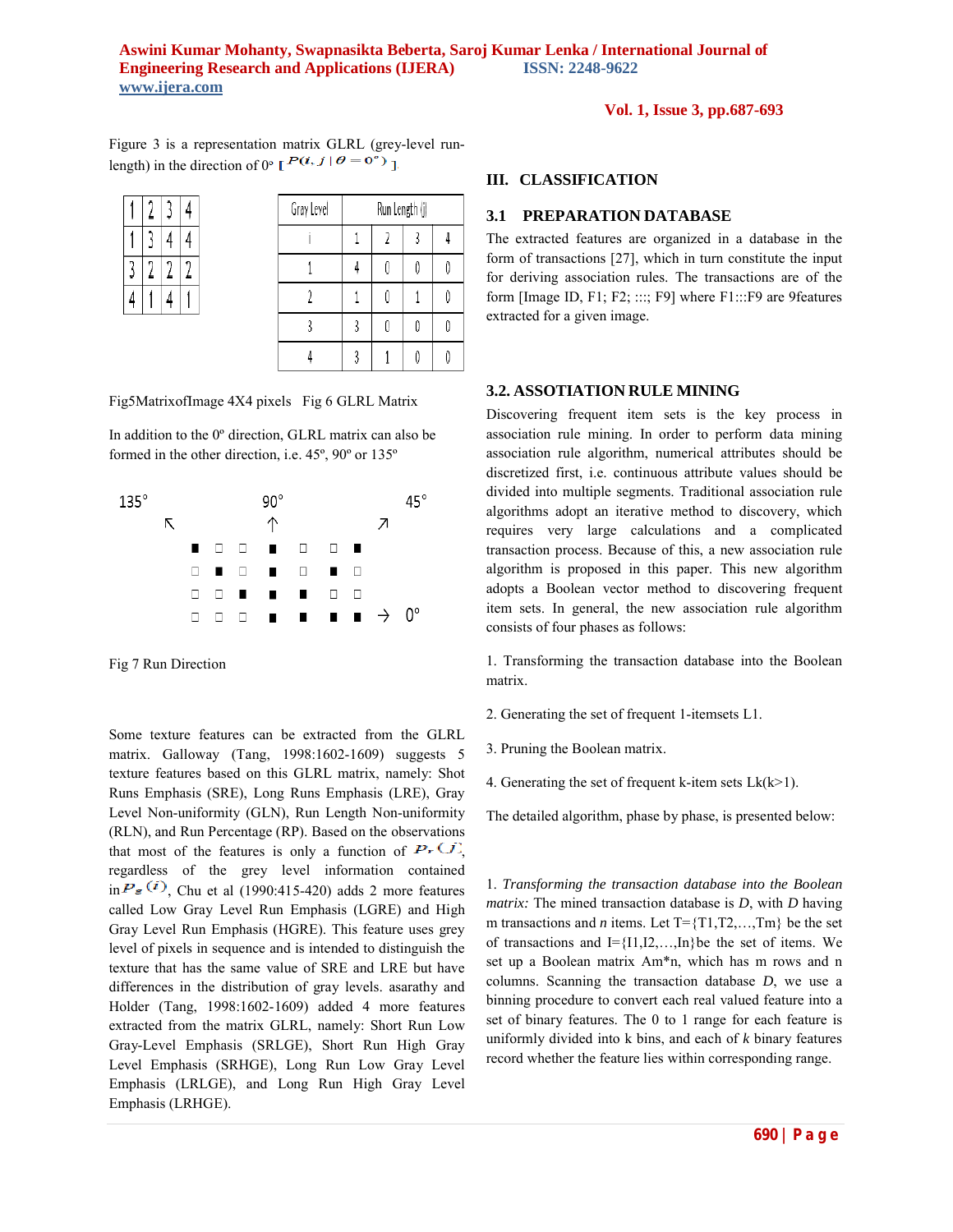# **Vol. 1, Issue 3, pp.687-693**

2. *Generating the set of frequent 1-itemset L1:* The Boolean matrix Am\*n is scanned and support numbers of all items are computed. The support number Ij.supth of item Ij is the number of '1s' in the jth column of the Boolean matrix Am\*n. If Ij.supth is smaller than the minimum support number, itemset  ${I}$  is not a frequent 1-itemset and the jth column of the Boolean matrix Am\*n will be deleted from Am\*n. Otherwise itemset {Ij} is the frequent 1-itemset and is added to the set of frequent 1-itemset L1. The sum of the element values of each row is recomputed, and the rows whose sum of element values is smaller than 2 are deleted from this matrix.

3. *Pruning the Boolean matrix:* Pruning the Boolean matrix means deleting some rows and columns from it. First, the column of the Boolean matrix is pruned according to Proposition 2. This is described in detail as: Let I• be the set of all items in the frequent set LK-1, where k>2. Compute all  $|LK-1(i)|$  where j belongs to I2, and delete the column of correspondence item j if  $|LK - 1(j)|$  is smaller than  $k - 1$ . Second, re-compute the sum of the element values in each row in the Boolean matrix. The rows of the Boolean matrix whose sum of element values is smaller than k are deleted from this matrix.

4. *Generating the set of frequent k-itemsets Lk:* Frequent kitem sets are discovered only by "and" relational calculus, which is carried out for the k-vectors combination. If the Boolean matrix  $Ap * q$  has q columns where  $2 \le q \pounds n$  and *minsupt*h £ *p* £ *m*, *k q c,* combinations of k-vectors will be produced. The 'and' relational calculus is for each combination of k-vectors. If the sum of element values in the "and" calculation result is not smaller than the minimum support number *minsupth*, the k-itemsets corresponding to this combination of kvectors are the frequent k-itemsets and are added to the set of frequent k-itemsets Lk..

#### **IV. RESULT AND DISCUSSION**

A total of 23 malignant masses and of 65 benign masses images measuring 50x50 pixels is transformed into a grey level co-occurrence matrix (GLCM) and grey level runlength matrix (GLRLM). Based on GLCM, 8 texture features was extracted, and based on GLRLM 11 texture features was extracted. The result showed that the 19 texture features could differentiate malignant masses and benign masses with accuracy up to 94.9%, depending on the number of features using as predictors.

**Table 1:** Predicted Accuracy of Association rule mining for Texture Features Based onGLCM and GLRLM

| <b>GLCM GLRL Texture Features</b> |             |  |  |  |
|-----------------------------------|-------------|--|--|--|
| All Features(19)                  | 12 Features |  |  |  |
| 94.9%                             | 92.3%       |  |  |  |

Performance evaluation accuracy of statistical prediction model can also be done by ROC (receiver operating characteristics) curve analysis. ROC curve is a graphical plotting with the y-axis express sensitivity and the x-axis express false positive rate (Zou, et al, 2007: 654; Park, et al, 2004:11).The following figure shows the ROC curve for discrimination using features based on GLCM and GLRLM as the predictors for the image size 21x21 pixels.



Fig8ROC Curve for Discrimination using GLCM and GLRLM Features

Figure 7 shows that its ROC curve is closer to the top y-axis, meaning that the level of prediction accuracy with texture features based on GLCM and GLRLM is 0.995, indicates that the prediction accuracy could be classified as very good.

Table 3: Classifying Level of Accuracy Based on Area Under ROC Curve

| <b>Area Under ROC Curve</b> | <b>Classified as</b> |
|-----------------------------|----------------------|
| $0.90 - 1.00$               | Excellent            |
| $0.80 - 0.90$               | Good                 |
| $0.70 - 0.80$               | Fair                 |
| $0.60 - 0.70$               | Poor                 |
| $0.50 - 0.60$               | <b>Fail</b>          |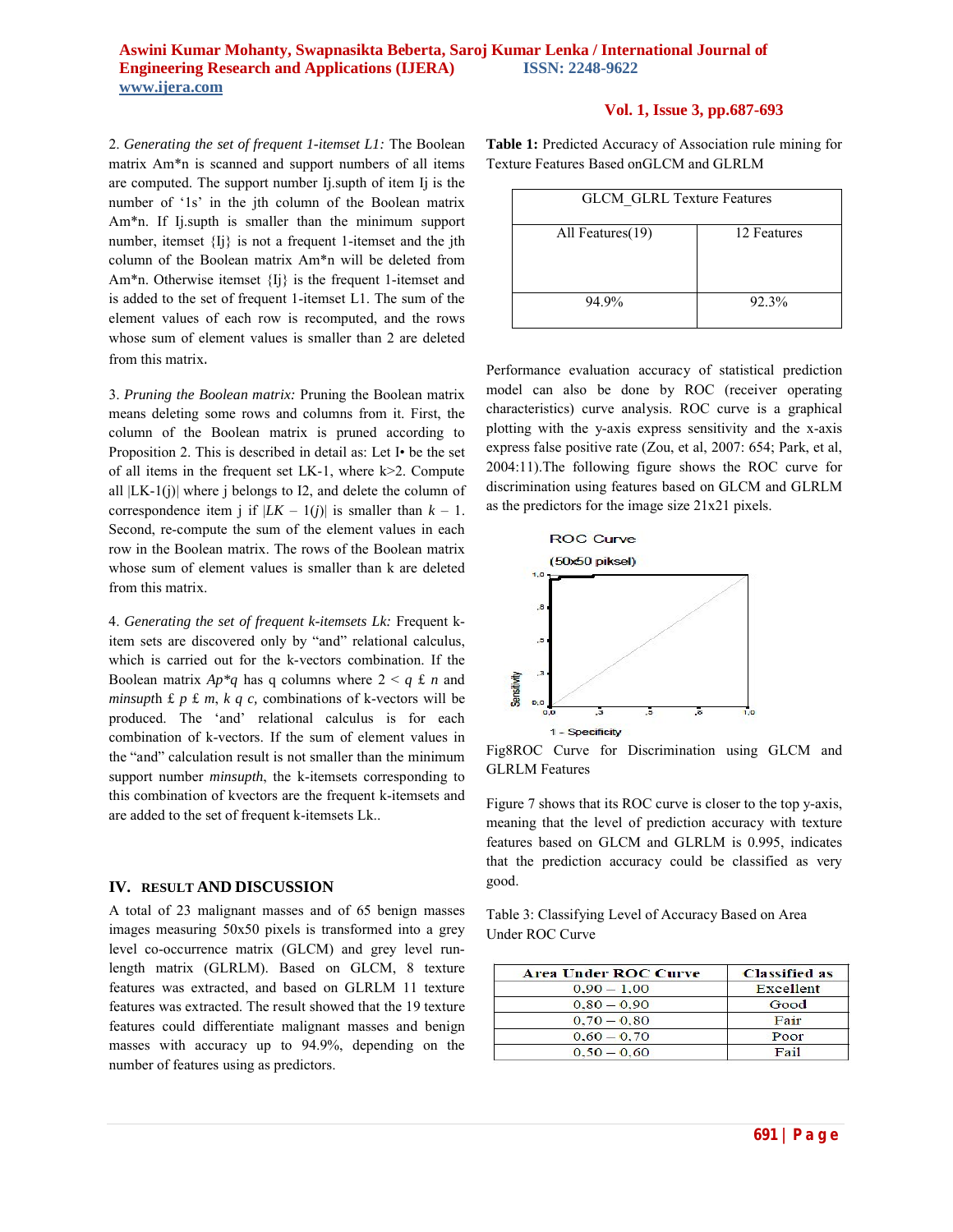### **V. CONCLUSION**

Based on research results and discussions, it concludes that:

1. Texture features based on GLRLM can be used to distinguish between malignant masses and benign masses on ultrasound images, with accuracy levels that are relatively lower than texture features based on GLCM and texture features based on combined GLRLM and GLCM.

2. Texture features based on GLCM can be used to distinguish between malignant masses and benign masses on mammogram images, with accuracy levels higher than texture features based on GLRLM, but still lower than texture features based on combined GLRLM and GLCM.

3. Important texture features to distinguish malignant masses and benign masses on mammograms are: SRE, LRE, GLN, RLN, LGRE, HGRE, SRLGE, Energy, Inertia, Entropy, Maxprob, Inverse.

### **VI. REFERENCES**

- [1] Majid AS, de Paredes ES, Doherty RD, Sharma N Salvador X. "Missed breast carcinoma: pitfalls and Pearls". Radiographics 23(2003)881-895.
- [2] Osmar R. Zaïane,M-L. Antonie, A. Coman "Mammography Classification by Association Rulebased Classifier," MDM/KDD2002 International Workshop on Multimedia Data Mining with (ACM SIGKDD 2002, Edmonton, Alberta, Canada, 17-19 July 2002, ), pp.62-69.
- [3] Xie Xuanyang, Gong Yuchang, Wan Shouhong, Li Xi ,"Computer Aided Detection of SARS Based on Radiographs Data Mining ", Proceedings of the 2005 IEEE Engineering in Medicine and Biology 27th Annual Conference Shanghai, China, September 1-4, 2005
- [4] Shuyan Wang, Mingquan Zhou and Guohua Geng, "Application of Fuzzy Cluster analysis for Medical Image Data Mining" Proceedings of the IEEE International Conference on Mechatronics & Automation Niagara Falls, Canada • July 2005.
- [5] R.Jensen, Qiang Shen, "Semantics Preserving Dimensionality Reduction: Rough and Fuzzy-Rough Based Approaches", IEEE Transactions on Knowledge and Data Engineering, 16 (2004) 1457-1471.
- [6] Walid Erray, and Hakim Hacid, "A New Cost Sensitive Decision Tree Method Application for Mammograms Classification" IJCSNS International Journal of Computer Science and Network Security, 6 (2006) No.11.
- [7] Ying Liu, Dengsheng Zhang, Guojun Lu, "Region based image retrieval with high-level semantics using decision tree learning", Pattern Recognition, 41 (2008)  $2554 - 2570$
- [8] Kemal Polat , Salih Gu¨nes, A novel hybrid intelligent method based on C4.5 decision tree classifier and oneagainst-all approach for multi-class classification problems, Expert Systems with Applications,

# **Vol. 1, Issue 3, pp.687-693**

- [9] C.Chen and G.Lee, "Image segmentation using multitiresolution wavelet analysis and Expectation Maximum(EM) algorithm for mammography" , International Journal of Imaging System and Technology, 8(5):491-504,1997
- [10] T.Wang and N.Karayaiannis, "Detection of microcalcification in digital mammograms using wavelets", IEEE Trans. Medical Imaging, 17(4):498- 509,1998
- [11] I.Christiyanni et al ., "Fast detection of masses in computer aided mammography", IEEE Signal processing Magazine, Pages:54- 64,2000.
- [12] Deepa S. Deshpande "association rule mining based on image content" International Journal of Information Technology and Knowledge Management January-June 2011, Volume 4, No. 1, pp. 143-146
- [13] L. Jaba Sheela & V.Shanthi "A Novel Texture Classification Procedure by using Association Rules "ITB J. ICT Vol. 2, No. 2, 2008,pp,103-114
- [14] http://marathon.csee.usf.edu/Mammography/Database.h tml
- [15] Ali Cherif chaabani, Atef boujelben, Adel mahfoudhI, Mohamed ABID, "An Automatic-Pre-processing Method For Mammographic Images ", JDCTA: International Journal of Digital Content Technology and its Applications, Vol. 4, No. 3, pp. 190 ~ 201, 2010
- [16] M. Hanmandlu, V.K. Madasu and S. Vasikarla, "A fuzzy Approach to texture segmentation", Proc. International Conference on Information Technology: Coding and Computing, vol-1, pp.636-642, 2004.
- [17] V. Chalana and Y. Kim, "A Methodology for Evaluation of Boundary algorithms on Medical Images," IEEE Trans. on Medical Imaging, vol. 16(5), pp. 642-52, 1997.
- [18] W. A. Perkins, "Area segmentation of images using edge points." IEEE Trans. on Pattern Analysis & Machine Intelligence, vol. PAMI-2, pp. 8-15. 1980.
- [19] G. Torheim, F. Godtliebsen, D. Axelson, K. A. Kvistad, O. Haraldseth, and P. A. Rinck, "Feature extraction and classification of dynamic contrast-enhanced T2\* weighted breast image data," IEEE Transactions on Medical Imaging, vol. 20, pp. 1293-301, 2001.
- [20] Abu Sayeed Md. Sohail, Prabir Bhattacharya, Sudhir P. Mudur and Srinivasan Krishnamurthy, "Classification of Ultrasound Medical Images Using Distance Based Feature Selection and Fuzzy-SVM",Pattern Recognition and Image Analysis,Lecture Notes in Computer Science, 2011, Volume 6669/2011, 176-183, DOI: 10.1007/978-3-642-21257-4\_22
- [21] R. M. Haralick, K. Shanmugam, and I. Dinstein, "Textural features for image classification", IEEE Trans. System Man. Cybernetics, vol. SMC-3, pp. 610– 621, 1973.
- [22] R. Gupta and P.E. Undrill, "The use of texture analysis to identify suspicious masses inmammography", Phys. Med. Bio., vol 15. 835- 855, 1997.
- [23] Chan et al., "Computer-aided classification of mammographic masses and normal tissue: linear discriminant analysis in texture feature space", Phys. Med. Biol., vol. 40, 857-876.
- [24] D. Wei, H. P. Chan, M. A. Helvie, B. Sahiner, N. Adler, and M. M. Goodsitt,"Classification of mass and normal breast